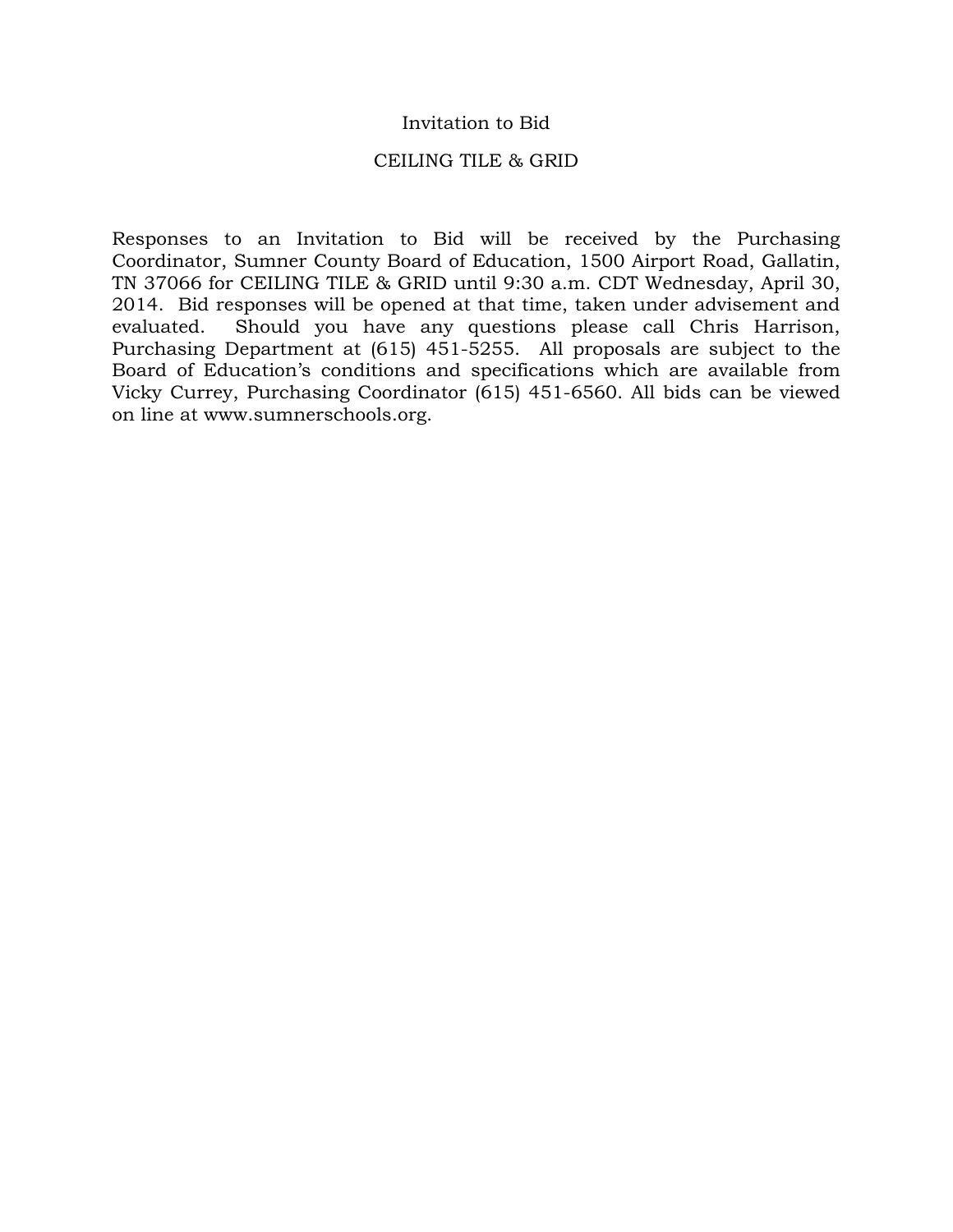# **CEILING TILE & GRID**

The Sumner County Board of Education, herein known as "School System", is soliciting bids for ceiling tile. All vendors are required to include the cost of shipping to the School System Maintenance Department, 1500 Airport Rd., Gallatin, TN 37066 in the price of the material. Prices are to be firm and valid from July 1, 2014 – June 30, 2015. Refer to the following specifications:

## **CEILING TILE**

|                                                                           | Sq. Ft. / carton | Price / carton |
|---------------------------------------------------------------------------|------------------|----------------|
| USG #2110 Radar - Square Edge<br>$2' \times 2' \times 5/8''$              |                  | \$             |
| USG #2115 Radar - Square Edge - Fire Rated<br>$2' \times 2' \times 5/8''$ |                  | \$             |
| USG #2310 Radar - Square Edge<br>$2' \times 4' \times 5/8''$              |                  | Ś.             |
| USG #2315 Radar - Square Edge - Fire Rated<br>$2' \times 4' \times 5/8''$ |                  | $\zeta$        |
| USG #7000G - Nubby Premier - Square Edge<br>$2' \times 2' \times 3/4''$   |                  |                |
| <b>CEILING GRID</b>                                                       |                  |                |

|                                       | Pieces / carton | Price / carton |
|---------------------------------------|-----------------|----------------|
| USG Donn DXL24-050N - 12' Main Tee    |                 | $\zeta$        |
| USG Donn DXL216-050N $-$ 2' Cross Tee |                 |                |
| USG Donn DX422-050N - 4' Cross Tee    |                 |                |
| USG M7-050 - Wall Mold                |                 |                |
| 12 gauge - Hanger Wire                |                 |                |

\_\_\_\_\_\_\_\_\_\_\_\_\_\_\_\_\_\_\_\_\_\_\_\_\_\_\_\_\_\_\_\_\_\_\_\_\_\_\_\_\_\_\_ \_\_\_\_\_\_\_\_\_\_\_\_\_\_\_

\_\_\_\_\_\_\_\_\_\_\_\_\_\_\_\_\_\_\_\_\_\_\_\_\_\_\_\_\_\_\_\_\_\_\_\_\_\_\_\_\_\_\_ \_\_\_\_\_\_\_\_\_\_\_\_\_\_\_

\_\_\_\_\_\_\_\_\_\_\_\_\_\_\_\_\_\_\_\_\_\_\_\_\_\_\_\_\_\_\_\_\_\_\_\_\_\_\_\_\_\_\_ \_\_\_\_\_\_\_\_\_\_\_\_\_\_\_\_\_\_\_\_\_\_\_\_\_\_

COMPANY NAME DATE

AUTHORIZED COMPANY REPRESENTATIVE (*Print*) PHONE

AUTHORIZED COMPANY REPRESENTATIVE (*Signature*) EMAIL